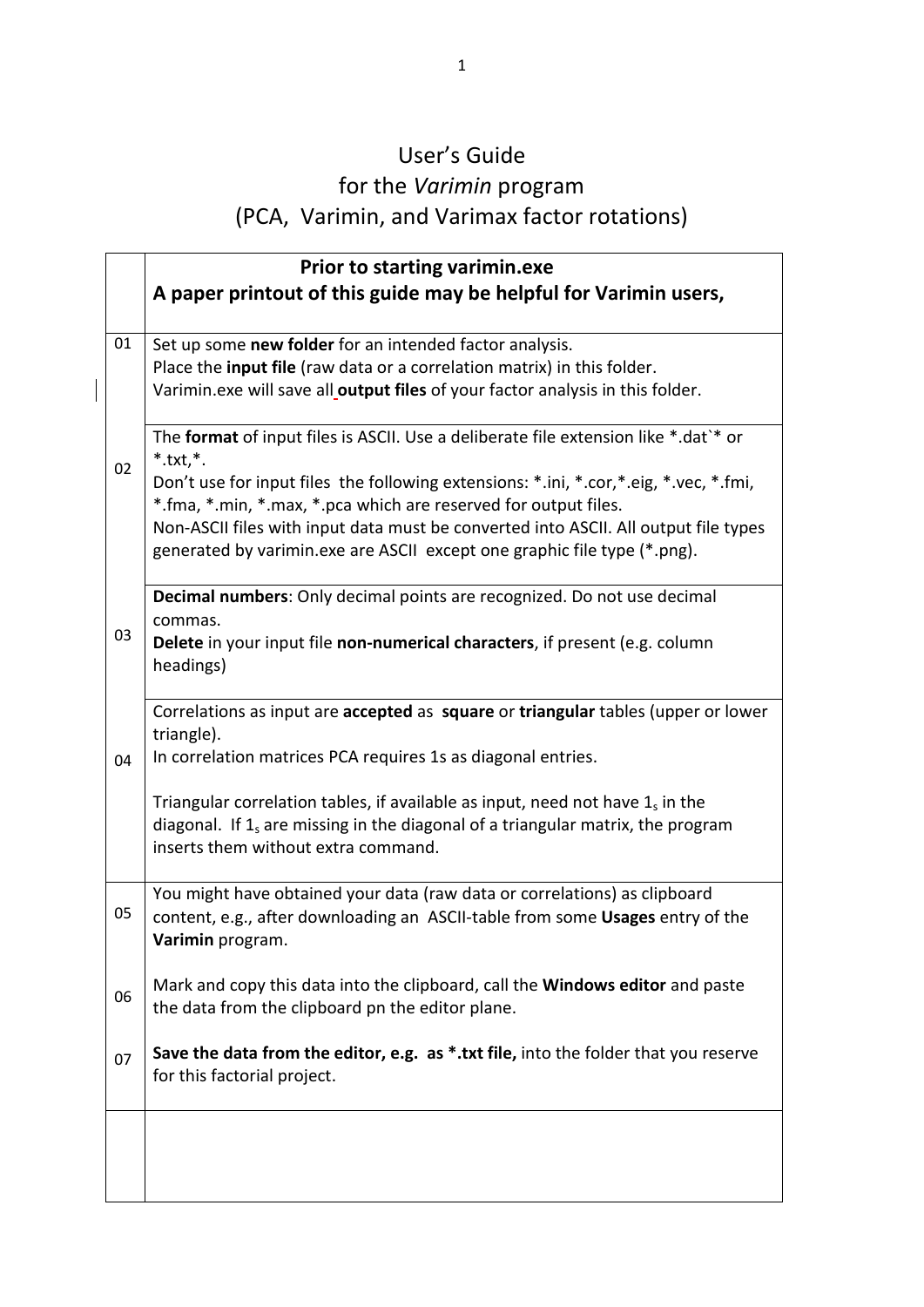| 01 |                                                                                                                                                                                                                                                                                                                                                                                                                                                                                            | <b>Start</b> the <i>Varimin</i> program                                                                                                                                                                                                                                                       |
|----|--------------------------------------------------------------------------------------------------------------------------------------------------------------------------------------------------------------------------------------------------------------------------------------------------------------------------------------------------------------------------------------------------------------------------------------------------------------------------------------------|-----------------------------------------------------------------------------------------------------------------------------------------------------------------------------------------------------------------------------------------------------------------------------------------------|
|    |                                                                                                                                                                                                                                                                                                                                                                                                                                                                                            | by clicking the Varimin icon on your desktop.                                                                                                                                                                                                                                                 |
| 02 |                                                                                                                                                                                                                                                                                                                                                                                                                                                                                            | In the upper left corner of an otherwise empty screen you see three buttons:                                                                                                                                                                                                                  |
| 03 |                                                                                                                                                                                                                                                                                                                                                                                                                                                                                            | Click *Settings* . Three options are displayed: *Precision*, *Show welcome<br>screen* and *Open file explorer when closing Varimin session*.                                                                                                                                                  |
| 04 |                                                                                                                                                                                                                                                                                                                                                                                                                                                                                            | Click *Precision*. The default is "2" meanig that two decimal numbers will be<br>used in this analysis. The number of decimals may be changed.                                                                                                                                                |
| 05 |                                                                                                                                                                                                                                                                                                                                                                                                                                                                                            | Mark *Show welcome screen* if you do not like to see a yawningly empty screen<br>after calling varimin.exe next time. The welcome screen, its brief colorful<br>exposure, is not shown during the present session.                                                                            |
| 06 | cumbersome.                                                                                                                                                                                                                                                                                                                                                                                                                                                                                | Mark *Open file explorer when closing the Varimin session*. This is<br>recommended since viewing output files of varimin.exe might otherwise be                                                                                                                                               |
| 07 | are the effected next options.                                                                                                                                                                                                                                                                                                                                                                                                                                                             | Press *File*, the button left of *Settings*. *Read data* and *Read correlations*                                                                                                                                                                                                              |
| 08 | pressing<br>easier with practice.                                                                                                                                                                                                                                                                                                                                                                                                                                                          | Press *Read data* or *Read correlations*, depending on the intended input.<br>Calling the data and correlations, respectively, can, but need not be shortened by<br>CTRL+ D (for data) and A for ASCII) or<br>CTRL+ C (for correlations) and CTRL + A (for ASCII). This handling wiill become |
| 09 | When you click one of the two *Read* buttons, two windows are shown<br>providing, on the left, an overview of your directories and, to the right of this,<br>detailed folders and file names.<br>The view format of the files should not be *image*. If necessary, click the right<br>mouse button and select the view *Detail*.<br>Search the folder where you saved your ASCII data file and double-click this file.<br>Later on, the program will store all output into this directory. |                                                                                                                                                                                                                                                                                               |
| 10 | If you entered<br>raw data                                                                                                                                                                                                                                                                                                                                                                                                                                                                 | The options *Raw data*, *Correlations* and *PCA* are<br>displayed.<br>Click *Raw data*                                                                                                                                                                                                        |
| 11 |                                                                                                                                                                                                                                                                                                                                                                                                                                                                                            | The type of the raw data matrix needs to be indicated:                                                                                                                                                                                                                                        |
| 12 |                                                                                                                                                                                                                                                                                                                                                                                                                                                                                            | Mark *Each column one variable* if the columns in your<br>file contain variables.<br>Mark *Each row one variable* if rows contain the variables.                                                                                                                                              |
| 13 |                                                                                                                                                                                                                                                                                                                                                                                                                                                                                            | The raw data matrix may be saved by clicking *Save*.                                                                                                                                                                                                                                          |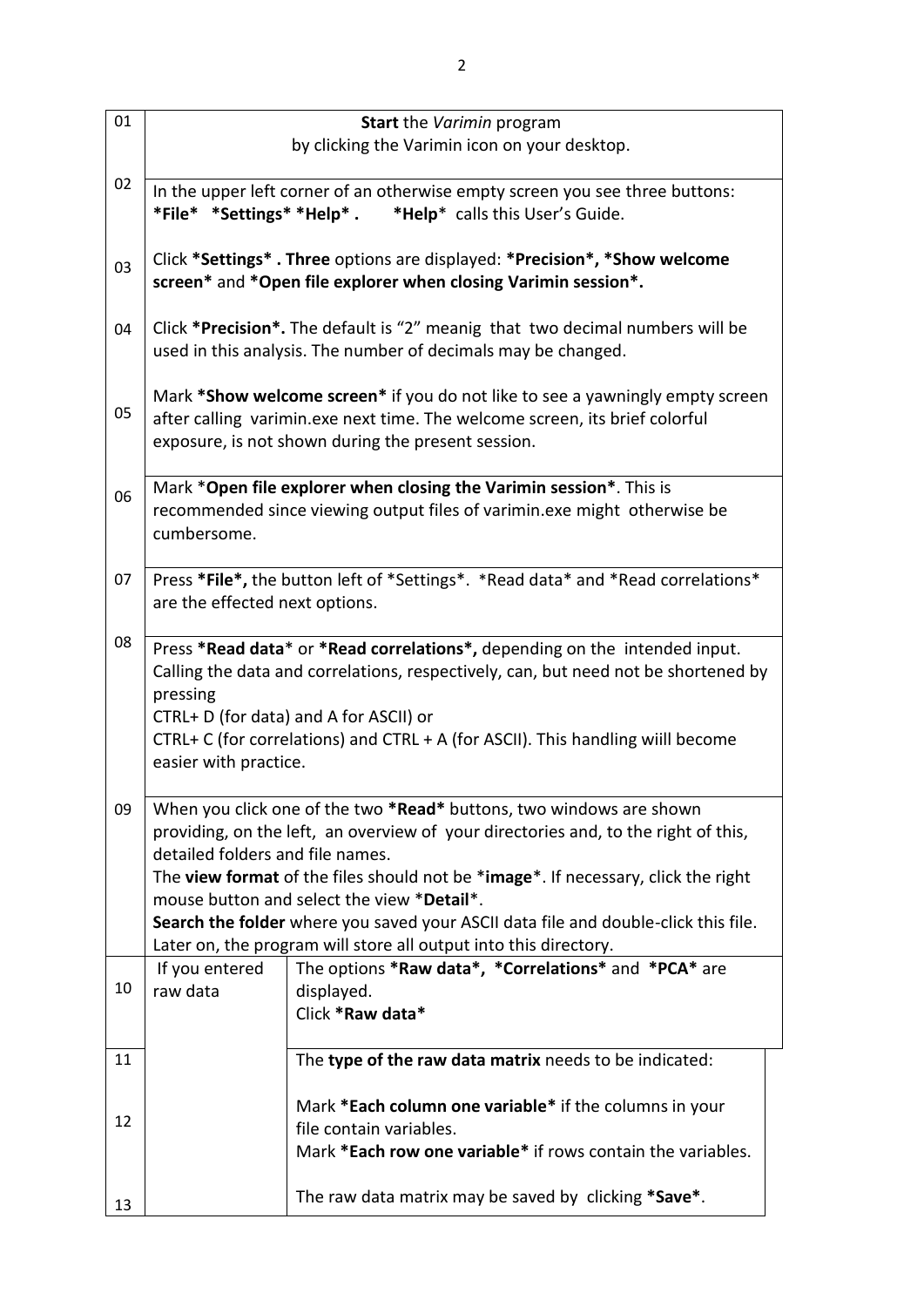| 14 |                   | The default extension of saved raw data files is *.dat          |
|----|-------------------|-----------------------------------------------------------------|
|    |                   | irrespective of the file extension used for your raw data       |
|    |                   | input.                                                          |
|    |                   |                                                                 |
|    |                   |                                                                 |
| 15 |                   |                                                                 |
|    | If you entered    | The options *Correlations* *PCA* are displayed. Click           |
|    | correlations      | *Correlations*                                                  |
|    |                   | The correlation matrix is shown                                 |
| 16 | Henceforth, the   | Click *edit names of variables*, and fill in the blanks of      |
|    | User's Guide      | *Names of variables*. The length of names is not limited,       |
|    | info is valid for | however short designations, say 15-20 characters, are           |
|    | analyses of raw   | recommended.                                                    |
|    | data as well as   |                                                                 |
|    | correlations.     | Names of variables may be re-edited any time.                   |
|    |                   |                                                                 |
| 17 |                   | Click *Save* to save the raw data or correlation matrix.        |
|    |                   | Once your raw data and/or your correlation matrix has           |
|    |                   | been supplemented with names of variables, saved files will     |
|    |                   | also keep the variable names (attached to the last              |
|    |                   | numerical row of respective files). On entering such files as   |
|    |                   | input of varimin.exe the variable names are further             |
|    |                   | considered.                                                     |
|    |                   |                                                                 |
|    |                   | Click *PCA*.                                                    |
| 18 |                   | *Eigenvalues* * Eigenvectors* * Initial factor matrix* are      |
|    |                   | displayed as options.                                           |
| 19 |                   | Click *Eigenvalues*. Check how many Eigenvalues are larger than |
|    |                   | 1 (the Kaiser criterion).                                       |
|    |                   | Click *Save* to save Eigenvalues. The file extension is *.eig.  |
|    |                   |                                                                 |
| 20 |                   | Click *Eigenvectors*                                            |
|    |                   | Click*Save* to save Eigenvectors. The file extension is *.vec.  |
|    |                   |                                                                 |
| 21 |                   | Click*initial factor matrix*.                                   |
|    |                   | Click *Save* to save the initial factor matrix.                 |
|    |                   | The file extension is *.ini.                                    |
| 22 |                   | Make selections for *Settings for factor rotation*.             |
|    |                   | *Number of factors*.                                            |
| 23 |                   | The default number (>1 Eigenvalues) may be deliberately         |
|    |                   | changed.                                                        |
|    |                   | *Types of rotation*                                             |
| 24 |                   | You may mark *Varimin*or *Varimax* or both rotations.           |
|    |                   | Marking *Initial* yields an nrotated factor matrix.             |
|    |                   |                                                                 |
|    |                   | Click *Start processing* for actually performing the marked     |
| 25 |                   | rotations and/or to produce an unrotated factor matrix          |
|    |                   |                                                                 |
| 26 |                   | Visualized results are provided by clicking the buttons         |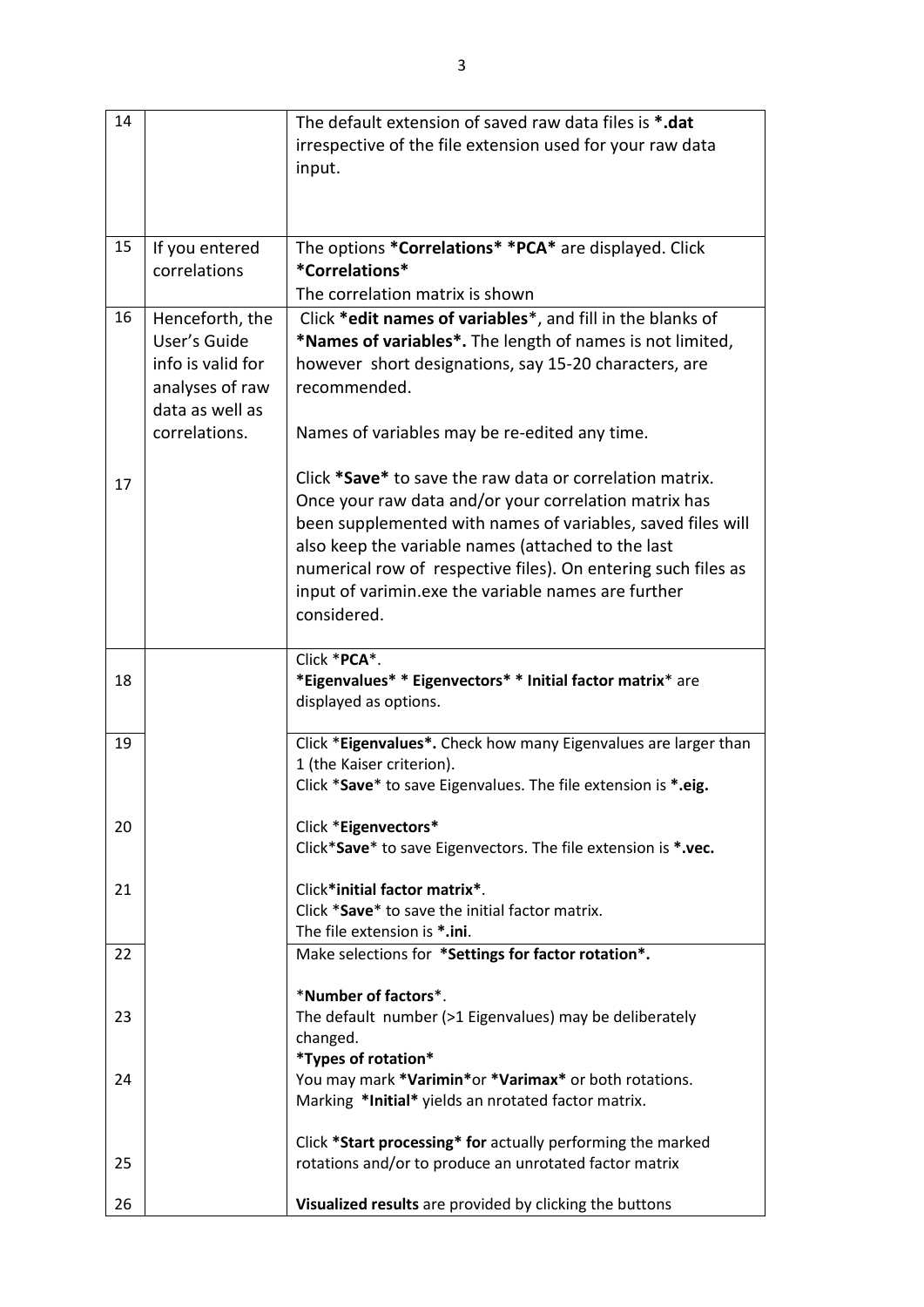| 27 | *Varimin[X]* and/or *Varimax[X]* and/or *Initial[X]* as shown<br>in the right section of the *PCA* line.<br>$[X]$ = number of factors to be rotated (in case of Varimax and<br>Varimin rotation) or merely shown without rotation (in case of<br>initial solutions).                                                                                                                                                                                                                                                                                                                                                              |  |
|----|-----------------------------------------------------------------------------------------------------------------------------------------------------------------------------------------------------------------------------------------------------------------------------------------------------------------------------------------------------------------------------------------------------------------------------------------------------------------------------------------------------------------------------------------------------------------------------------------------------------------------------------|--|
| 28 | Inadvertently duplicated rotations may be deleted by clicking<br>pertinent small white-on-red crosses on the respective rotation<br>labels.                                                                                                                                                                                                                                                                                                                                                                                                                                                                                       |  |
| 29 | Factor loadings are visualized by circles of varying size and color:<br>The color of positive loadings is dark grey, of negative loadings<br>light grey.<br>The area of the circles (not diameters) indicates the size of factor<br>loadings.                                                                                                                                                                                                                                                                                                                                                                                     |  |
| 30 | By moving a long size-adjusting horizontal slider, the<br>visualization of results for large numbers of variables is<br>improved.                                                                                                                                                                                                                                                                                                                                                                                                                                                                                                 |  |
| 31 | You may save the rotation results by clicking *Save* or *Image*.<br>The effect of *Save* is storing tables of rotated (or unrotated)<br>factor weights on ASCII files with extensions *.min, **. max*, or<br>$*$ .ini $*$ .                                                                                                                                                                                                                                                                                                                                                                                                       |  |
| 32 | The effect of *Image* is storing the visualized results as png-files<br>with *.min*, *.max*, or *.ini*.-syllables, respectively, as part of<br>the file names.                                                                                                                                                                                                                                                                                                                                                                                                                                                                    |  |
| 33 | The number of rotated factors is also included in the file names,<br>e.g., *_2.* is included in case of 2 rotated factors e.g.<br>dataname_2_min.png                                                                                                                                                                                                                                                                                                                                                                                                                                                                              |  |
| 34 | In case your input was raw data, you may want to get<br>factor scores for further statistical use (for validation, e.g.).<br>Go back to *PCA*. Compute *Start processing* for Varimin<br>rotation. Click the *Varimin*button which will in turn offer three<br>buttons: *Visualization*, *Minimal pairs*, and *Factor scores*.<br>Click *Factor scores* and then *Save*. The file extension is *.fmi<br>for Varimin factor scores. If you want to get Varimax factor<br>scores or scores of unrotated factors, use corresponding<br>buttons. The File extension for Varimax factor scores is *.fma,<br>for initial factors *.fin. |  |
| 35 | You may want to have a look at all output files of the project.<br>Click the white-on-red cross of the project window. If the files do<br>not yet have the detail view format press the right mouse button<br>and select from the displayed menu the view *detail*.                                                                                                                                                                                                                                                                                                                                                               |  |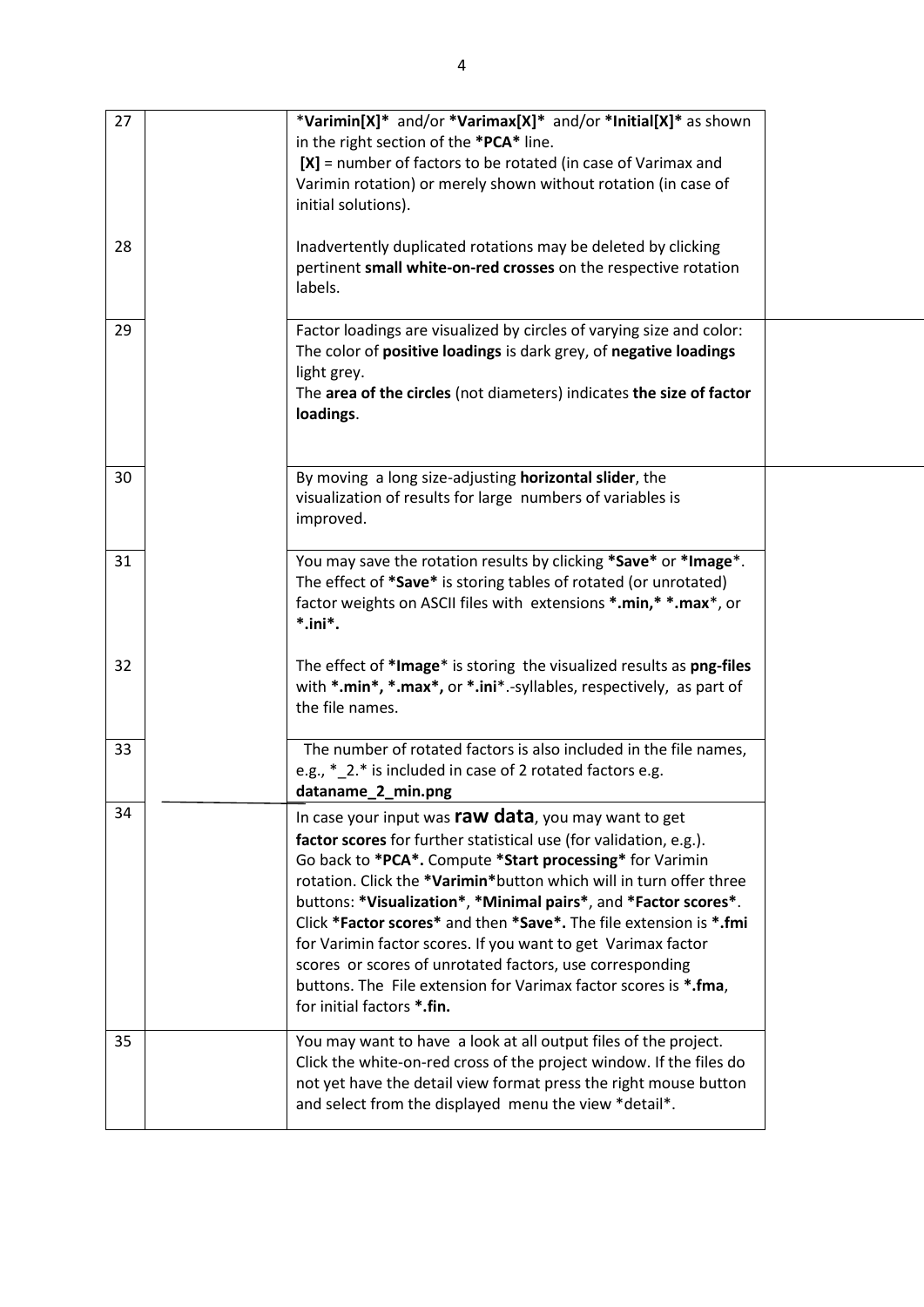|    | Interpreting Varimin factors                                                                                                                                                                                                                                                                                                                                                                                                                                                                                                                                                                                                                              |
|----|-----------------------------------------------------------------------------------------------------------------------------------------------------------------------------------------------------------------------------------------------------------------------------------------------------------------------------------------------------------------------------------------------------------------------------------------------------------------------------------------------------------------------------------------------------------------------------------------------------------------------------------------------------------|
| 01 | The following information is useful, but not indispensable for interpreting<br>Varimin factors.                                                                                                                                                                                                                                                                                                                                                                                                                                                                                                                                                           |
| 02 | It is advisable for Varimin factor interpretations to first inspect the visualized<br>factor loadings. Variables loading positively on a Varimin factor and variables<br>loading negatively on that factor have generally, quite different, opposite or<br>even bipolar factorial meanings. Factor weights are not conceivable as<br>representing ratio scale values, positive and negative factor weights may<br>occur with a median of 0 similar to Z-values.                                                                                                                                                                                           |
| 03 | Factors obtained by Varimin rotation represent components of complex<br>structures of the analyzed variables. Components of full meanings of variables<br>of the analyzed sample of variables may be <b>more or less</b> manifest<br>(transparent). They need not be latent (unrecognizable).                                                                                                                                                                                                                                                                                                                                                             |
| 04 | Factors obtained by simple structure rotation like Varimax are generally not<br>elementary "dimensions", but clusters of Varimin components. Varimin<br>components of Varimax factors are not easily recognized as such; they are<br>often hardly intelligible. An example: One Big-5 Varimax factor of personality<br>was called by different authors, ambiguously, "intellect" or "culture" and<br>"openness to experience," while the underlying Varimin components of this<br>Varimax cluster remained undiscovered (more about Varimin discoveries in<br>the personality domain has been reported in "Factor analysis. Healing an<br>ailing model)." |
| 05 | The meanings of Varimin factors are generally more abstract than the<br>meanings of Varimax factors just as fundamental constructs in physics that are<br>also more abstract (applicable on a wider range of phenomena) than concepts<br>specified for physical subdomains).                                                                                                                                                                                                                                                                                                                                                                              |
| 06 | The meanings of Varimin factors are found by comparing the meaning of<br>pairs of seemingly different variables as long as they differ by only one<br>component.<br>For example, a comparison of the word pairs "uncle" vs. "aunt" and "nephew"<br>vs. "niece" as variables suggests the existence of the bipolarity cslled gender.                                                                                                                                                                                                                                                                                                                       |

 $\lceil$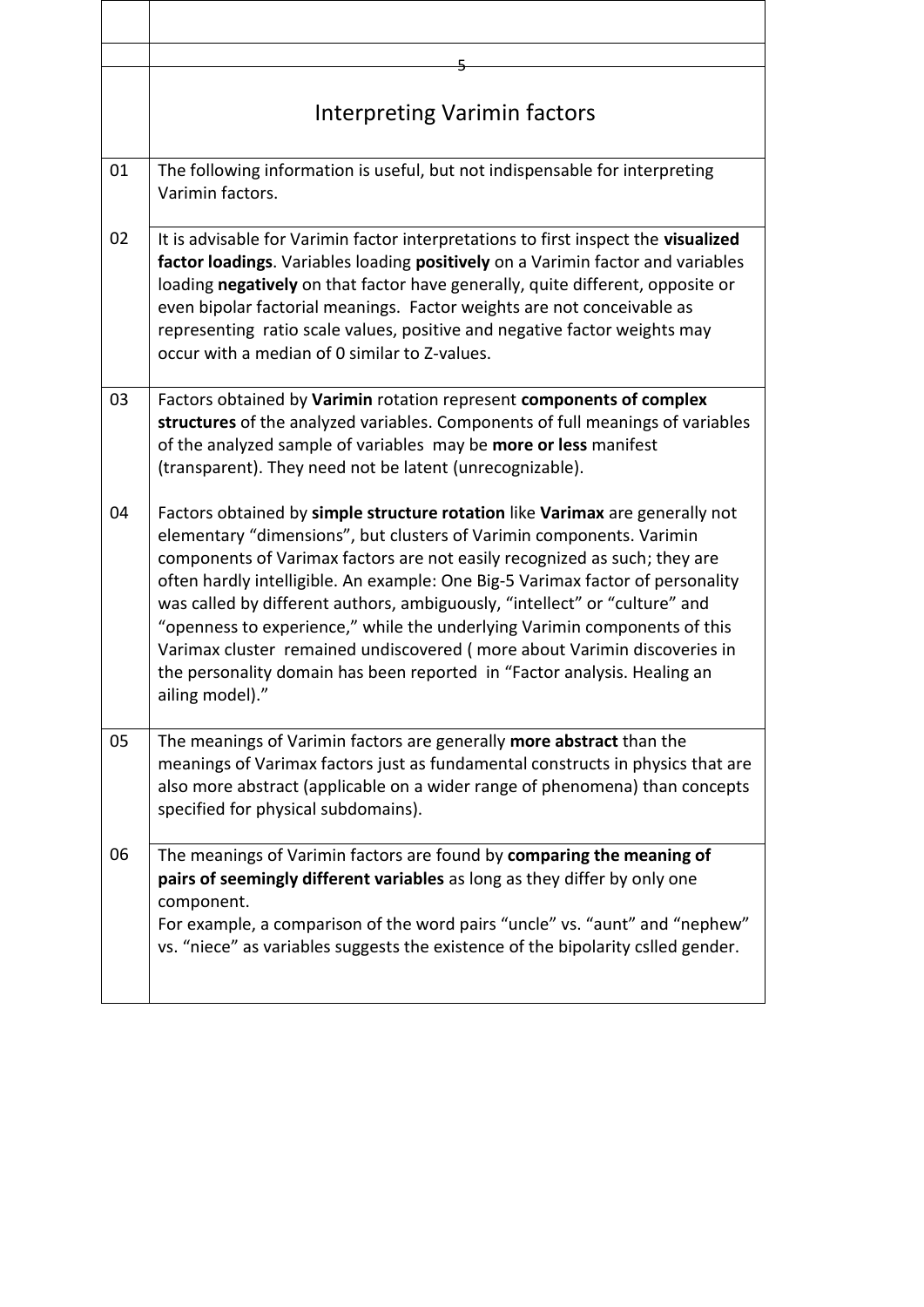| 07 | Comparisons of pairs of different variables contrasting by only one common<br>component are called "minimal pair comparisons," a term and technique<br>borrowed from linguistics. (See pp. 48-49 in Factor analysis. Healing an ailing<br>model, Ertel , 2013)                                                                                             |
|----|------------------------------------------------------------------------------------------------------------------------------------------------------------------------------------------------------------------------------------------------------------------------------------------------------------------------------------------------------------|
| 08 | This technique is applied as an aid for interpreting Varimin factors. It is<br>inapplicable for interpreting Varimax factors because "simple structure"<br>meanings are actually complex, not simple.                                                                                                                                                      |
| 09 | Click the button for Varimin rotation.<br>Click button *Minimal pairs* adjacent to the button *Visualisation*.                                                                                                                                                                                                                                             |
| 10 | Assuming, for example, you rotated two Varimin factors.                                                                                                                                                                                                                                                                                                    |
| 11 | Below *minimal pairs* you find *Focal factor No. 1*and *Focal factor No. 2*.<br>The minimal pair technique is applied in succession to rotated factors<br>individually. The factor whose meaning is searched is called "focal" factor.<br>Additional factors whose meanings are ignored when a focal factor is searched<br>are called "non-focal factors". |
| 12 | Click *focal factor 1*.<br>The window on the right displays loadings of focal factor (F1) for a first, a<br>second, and a third minimal pair of variables as well as their absolute loading<br>differences.                                                                                                                                                |
| 13 | The absolute loading difference for the focal factor of the first minimal pair of<br>variables is the largest difference for this focal factor among paired variables<br>of the sample. See *   difference  : *.                                                                                                                                           |
| 14 | The absolute loading difference for the focal factor of the second minimal<br>pair is the second largest among paired variables when the two variables used<br>for the first minimal pair are ignored. See *   difference   : *                                                                                                                            |
| 15 | The absolute loading difference for the focal factor of the third minimal pair is<br>the next largest among paired variables when the two variables used for the<br>first pair and the two for the second pair are ignored. See *   difference:   *<br>Restricting this analysis to three minimal pairs is an arbitrary decision.                          |
| 16 | Pull the slider down on the right: You see the loadings of the non-focal factors<br>of the first, the second, and the third minimal pairs, and on the bottom, you<br>see the average of absolute differences across non-focal factors.                                                                                                                     |
| 17 | On the left of this window, you find the (non-absolute) DIFFERENCE between<br>(1) the  difference  for the focal factor minus (2) the avg.  difference  for the<br>non-focal factors.                                                                                                                                                                      |
| 18 | DIFFERENCES are obtained for the first, the second, and the third minimal<br>pair.                                                                                                                                                                                                                                                                         |